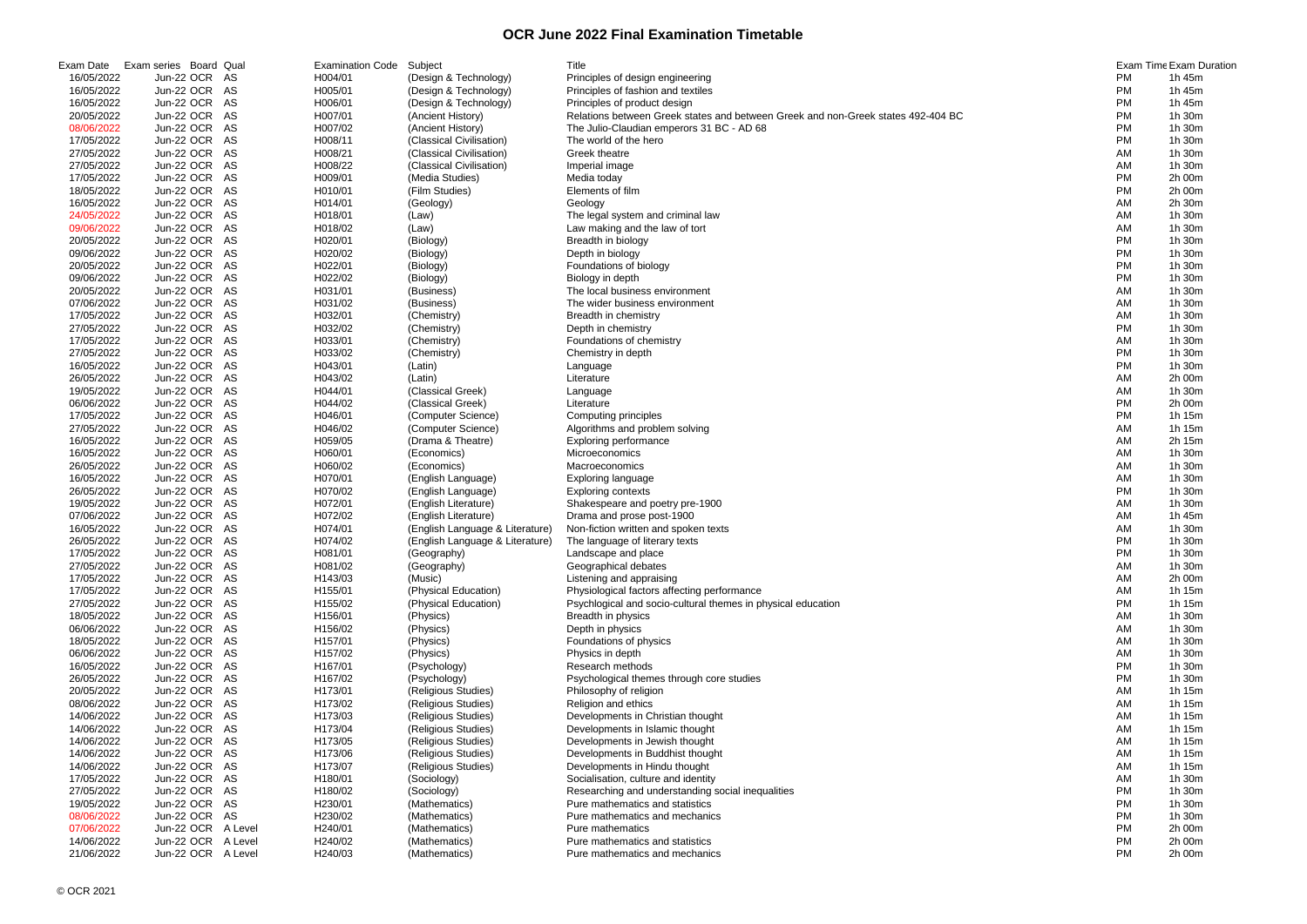| 09/06/2022 | Jun-22 OCR A Level | H404/01 | (Design & Technology)    | Principles of design engineering                                                 | <b>PM</b> | 1h 30m |
|------------|--------------------|---------|--------------------------|----------------------------------------------------------------------------------|-----------|--------|
| 20/06/2022 | Jun-22 OCR A Level | H404/02 | (Design & Technology)    | Problem solving in design engineering                                            | AM        | 1h 45m |
| 09/06/2022 | Jun-22 OCR A Level | H405/01 | (Design & Technology)    | Principles of fashion and textiles                                               | PM        | 1h 30m |
| 20/06/2022 | Jun-22 OCR A Level | H405/02 | (Design & Technology)    | Problem solving in fashion and textiles                                          | AM        | 1h 45m |
| 09/06/2022 | Jun-22 OCR A Level | H406/01 | (Design & Technology)    | Principles of product design                                                     | PM        | 1h 30m |
| 20/06/2022 | Jun-22 OCR A Level | H406/02 | (Design & Technology)    | Problem solving in product design                                                | AM        | 1h 45m |
| 24/05/2022 | Jun-22 OCR A Level | H407/11 | (Ancient History)        | Sparta and the Greek world                                                       | PM        | 2h 30m |
| 24/05/2022 | Jun-22 OCR A Level | H407/12 | (Ancient History)        | Athens and the Greek world                                                       | PM        | 2h 30m |
| 24/05/2022 | Jun-22 OCR A Level | H407/13 | (Ancient History)        | Macedon and the Greek world                                                      | PM        | 2h 30m |
|            |                    |         |                          |                                                                                  | PM        |        |
| 06/06/2022 | Jun-22 OCR A Level | H407/21 | (Ancient History)        | Republic and empire                                                              |           | 2h 30m |
| 06/06/2022 | Jun-22 OCR A Level | H407/22 | (Ancient History)        | The eleven Caesars                                                               | PM        | 2h 30m |
| 06/06/2022 | Jun-22 OCR A Level | H407/23 | (Ancient History)        | Emperors and empire                                                              | PM        | 2h 30m |
| 17/05/2022 | Jun-22 OCR A Level | H408/11 | (Classical Civilisation) | The world of the hero                                                            | PM        | 2h 20m |
| 27/05/2022 | Jun-22 OCR A Level | H408/21 | (Classical Civilisation) | Greek theatre                                                                    | AM        | 1h 45m |
| 27/05/2022 | Jun-22 OCR A Level | H408/22 | (Classical Civilisation) | Imperial image                                                                   | AM        | 1h 45m |
| 27/05/2022 | Jun-22 OCR A Level | H408/23 | (Classical Civilisation) | Invention of the barbarian                                                       | AM        | 1h 45m |
| 27/05/2022 | Jun-22 OCR A Level | H408/24 | (Classical Civilisation) | Greek art                                                                        | AM        | 1h 45m |
| 07/06/2022 | Jun-22 OCR A Level | H408/31 | (Classical Civilisation) | Greek religion                                                                   | AM        | 1h 45m |
| 07/06/2022 | Jun-22 OCR A Level | H408/32 | (Classical Civilisation) | Love and relationships                                                           | AM        | 1h 45m |
| 07/06/2022 | Jun-22 OCR A Level | H408/33 | (Classical Civilisation) | Politics of the late republic                                                    | AM        | 1h 45m |
|            | Jun-22 OCR A Level |         |                          |                                                                                  | AM        |        |
| 07/06/2022 |                    | H408/34 | (Classical Civilisation) | Democracy and the Athenians                                                      |           | 1h 45m |
| 27/05/2022 | Jun-22 OCR A Level | H409/01 | (Media Studies)          | Media messages                                                                   | AM        | 2h 00m |
| 08/06/2022 | Jun-22 OCR A Level | H409/02 | (Media Studies)          | Evolving media                                                                   | PM        | 2h 00m |
| 26/05/2022 | Jun-22 OCR A Level | H410/01 | (Film Studies)           | Film history                                                                     | PM        | 2h 00m |
| 06/06/2022 | Jun-22 OCR A Level | H410/02 | (Film Studies)           | Critical approaches to film                                                      | AM        | 2h 00m |
| 06/06/2022 | Jun-22 OCR A Level | H414/01 | (Geology)                | Fundamentals of geology                                                          | PM        | 2h 15m |
| 14/06/2022 | Jun-22 OCR A Level | H414/02 | (Geology)                | Scientific literacy in geology                                                   | AM        | 2h 15m |
| 21/06/2022 | Jun-22 OCR A Level | H414/03 | (Geology)                | Practical skills in geology                                                      | AM        | 1h 30m |
| 06/06/2022 | Jun-22 OCR A Level | H418/01 | (Law)                    | The legal system and criminal law                                                | AM        | 2h 00m |
| 13/06/2022 | Jun-22 OCR A Level | H418/02 | (Law)                    | Law making and the law of tort                                                   | PM        | 2h 00m |
| 20/06/2022 | Jun-22 OCR A Level | H418/03 | (Law)                    | The nature of law and human rights                                               | PM        | 2h 00m |
| 20/06/2022 | Jun-22 OCR A Level | H418/04 |                          | The nature of law and the law of contract                                        | PM        | 2h 00m |
|            | Jun-22 OCR A Level |         | (Law)                    |                                                                                  |           |        |
| 09/06/2022 |                    | H420/01 | (Biology)                | <b>Biological processes</b>                                                      | PM        | 2h 15m |
| 17/06/2022 | Jun-22 OCR A Level | H420/02 | (Biology)                | <b>Biological diversity</b>                                                      | AM        | 2h 15m |
| 24/06/2022 | Jun-22 OCR A Level | H420/03 | (Biology)                | Unified biology                                                                  | AM        | 1h 30m |
| 09/06/2022 | Jun-22 OCR A Level | H422/01 | (Biology)                | Fundamentals of biology                                                          | PM        | 2h 15m |
| 17/06/2022 | Jun-22 OCR A Level | H422/02 | (Biology)                | Scientific literacy in biology                                                   | AM        | 2h 15m |
| 24/06/2022 | Jun-22 OCR A Level | H422/03 | (Biology)                | Practical skills in biology                                                      | AM        | 1h 30m |
| 25/05/2022 | Jun-22 OCR A Level | H431/01 | (Business)               | Operating in a local business environment                                        | <b>PM</b> | 2h 00m |
| 09/06/2022 | Jun-22 OCR A Level | H431/02 | (Business)               | The UK business environment                                                      | AM        | 2h 00m |
| 16/06/2022 | Jun-22 OCR A Level | H431/03 | (Business)               | The global business environment                                                  | PM        | 2h 00m |
| 13/06/2022 | Jun-22 OCR A Level | H432/01 | (Chemistry)              | Periodic table, elements and physical chemistry                                  | AM        | 2h 15m |
| 20/06/2022 | Jun-22 OCR A Level | H432/02 | (Chemistry)              | Synthesis and analytical techniques                                              | AM        | 2h 15m |
| 23/06/2022 | Jun-22 OCR A Level | H432/03 | (Chemistry)              | Unified chemistry                                                                | AM        | 1h 30m |
| 13/06/2022 | Jun-22 OCR A Level | H433/01 |                          |                                                                                  |           |        |
|            |                    |         | (Chemistry)              | Fundamentals of chemistry                                                        | AM        | 2h 15m |
| 20/06/2022 | Jun-22 OCR A Level | H433/02 | (Chemistry)              | Scientific literacy in chemistry                                                 | AM        | 2h 15m |
| 23/06/2022 | Jun-22 OCR A Level | H433/03 | (Chemistry)              | Practical skills in chemistry                                                    | AM        | 1h 30m |
| 23/05/2022 | Jun-22 OCR A Level | H443/01 | (Latin)                  | Unseen translation                                                               | PM        | 1h 45m |
| 06/06/2022 | Jun-22 OCR A Level | H443/02 | (Latin)                  | Prose composition or comprehension                                               | PM        | 1h 15m |
| 13/06/2022 | Jun-22 OCR A Level | H443/03 | (Latin)                  | Prose literature                                                                 | PM        | 2h 00m |
| 20/06/2022 | Jun-22 OCR A Level | H443/04 | (Latin)                  | Verse literature                                                                 | PM        | 2h 00m |
| 25/05/2022 | Jun-22 OCR A Level | H444/01 | (Classical Greek)        | Unseen translation                                                               | PM        | 1h 45m |
| 10/06/2022 | Jun-22 OCR A Level | H444/02 | (Classical Greek)        | Prose composition or comprehension                                               | AM        | 1h 15m |
| 16/06/2022 | Jun-22 OCR A Level | H444/03 | (Classical Greek)        | Prose literature                                                                 | AM        | 2h 00m |
| 23/06/2022 | Jun-22 OCR A Level | H444/04 | (Classical Greek)        | Verse literature                                                                 | AM        | 2h 00m |
| 13/06/2022 | Jun-22 OCR A Level | H446/01 | (Computer Science)       | Computer systems                                                                 | PM        | 2h 30m |
| 24/06/2022 | Jun-22 OCR A Level | H446/02 | (Computer Science)       | Algorithms and programming                                                       | AM        | 2h 30m |
| 09/06/2022 | Jun-22 OCR A Level | H459/31 |                          |                                                                                  | PM        |        |
|            |                    |         | (Drama & Theatre)        | Analysing performance                                                            |           | 2h 15m |
| 21/06/2022 | Jun-22 OCR A Level | H459/41 | (Drama & Theatre)        | Deconstructing texts for performance: Antigone                                   | AM        | 1h 45m |
| 21/06/2022 | Jun-22 OCR A Level | H459/42 | (Drama & Theatre)        | Deconstructing texts for performance: Cloud Nine                                 | AM        | 1h 45m |
| 21/06/2022 | Jun-22 OCR A Level | H459/43 | (Drama & Theatre)        | Deconstructing texts for performance: Earthquakes in London                      | AM        | 1h 45m |
| 21/06/2022 | Jun-22 OCR A Level | H459/44 | (Drama & Theatre)        | Deconstructing texts for performance: Stockholm                                  | AM        | 1h 45m |
| 21/06/2022 | Jun-22 OCR A Level | H459/45 | (Drama & Theatre)        | Deconstructing texts for performance: Sweeney Todd: Demon Barber of Fleet Street | AM        | 1h 45m |
| 21/06/2022 | Jun-22 OCR A Level | H459/46 | (Drama & Theatre)        | Deconstructing texts for performance: The Crucible                               | AM        | 1h 45m |

| PM        | 1h 30m                 |
|-----------|------------------------|
| AM        | 1h 45m                 |
| ΡM        | 1h.<br>30m             |
| AM        | 1h 45m                 |
| РM        | 1h 30m                 |
| AM        | 1h 45m                 |
| ΡM        | 2h 30m                 |
| РM        | 30 <sub>m</sub><br>2h. |
| PM        | 2h 30m                 |
| PM        | 2h 30m                 |
| ΡM        | 2h 30m                 |
| PM        | 2h 30m                 |
| ΡM        | 2h<br>20 <sub>m</sub>  |
| AM        | 1h 45m                 |
| AM        | 1h 45m                 |
| AM        | 1h 45m                 |
| AM        | 1h 45m                 |
| AM        | 1h 45m                 |
| AM        | 1h 45m                 |
| AM        | 1h 45m                 |
| AM        | 1h 45m                 |
| AM        | 2h 00m                 |
| РM        | 2h 00m                 |
| ΡM        | 2h 00m                 |
| AM        | 2h 00m                 |
| PM        | 2h 15m                 |
| AM        | 2h<br>15m              |
| AM        | 30 <sub>m</sub><br>1h  |
|           | 2h 00m                 |
| AM<br>PM  | 2h 00m                 |
|           |                        |
| ΡM        | 2h 00m                 |
| РM        | 2h 00m                 |
| РM        | 2h 15m                 |
| AM        | 2h 15m                 |
| AM        | 1h<br>30 <sub>m</sub>  |
| ΡM        | 2h 15m                 |
| AM        | 2h 15m                 |
| AM        | 1h.<br>30 <sub>m</sub> |
| ΡM        | 2h 00m                 |
| АM        | 2h 00m                 |
| PM        | 2h 00m                 |
| AM        | 2h 15m                 |
| AM        | 2h 15m                 |
| AM        | 1h<br>30m              |
| AM        | 2h 15m<br>2h 15m       |
| AM        |                        |
| AM        | 30 <sub>m</sub><br>1h  |
| <b>PM</b> | 1h 45m                 |
| PM        | 1h 15m                 |
| PM        | 2h 00m                 |
| РM        | 2h 00m                 |
| РM        | 1h 45m                 |
| AM        | 1h 15m                 |
| AM        | 2h 00m                 |
| AM        | 2h 00m                 |
| РM        | 30 <sub>m</sub><br>2h  |
| ΑM        | 30 <sub>m</sub><br>2h  |
| PM        | 2h 15m                 |
| ΑM        | 1h 45m                 |
| AM        | 1h 45m                 |
| AM        | 1h 45m                 |
| AM        | 1h 45m                 |
| AM        | 1h 45m                 |
| AM        | 1h 45m                 |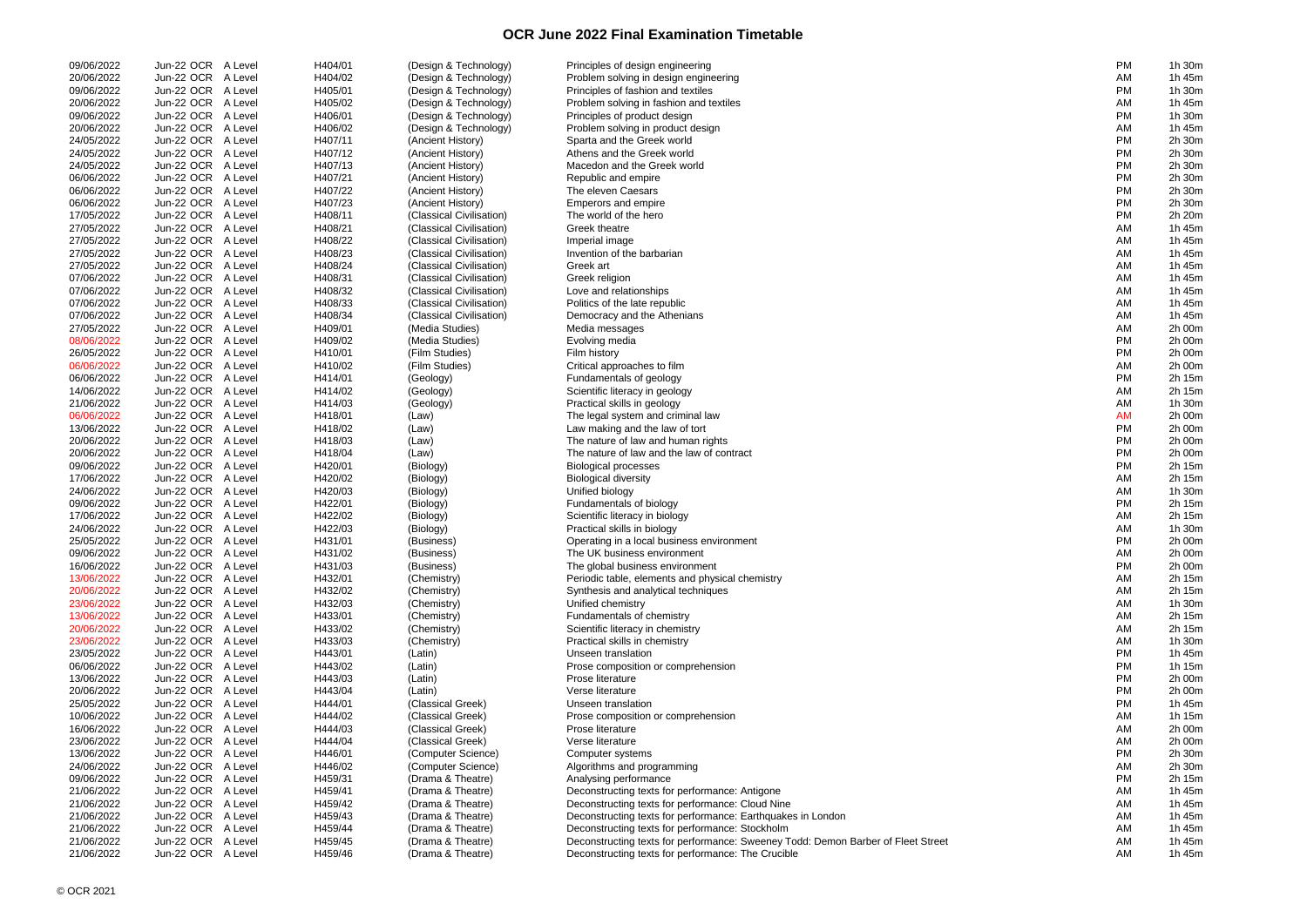| 21/06/2022 | Jun-22 OCR A Level | H459/47 | (Drama & Theatre)               | Deconstructing texts for performance: The Visit                                                | AM        | 1h 45m |
|------------|--------------------|---------|---------------------------------|------------------------------------------------------------------------------------------------|-----------|--------|
| 21/06/2022 | Jun-22 OCR A Level | H459/48 | (Drama & Theatre)               | Deconstructing texts for performance: Woza Albert!                                             | AM        | 1h 45m |
| 23/05/2022 | Jun-22 OCR A Level | H460/01 | (Economics)                     | Microeconomics                                                                                 | PM        | 2h 00m |
| 06/06/2022 | Jun-22 OCR A Level | H460/02 | (Economics)                     | Macroeconomics                                                                                 | PM        | 2h 00m |
| 13/06/2022 | Jun-22 OCR A Level | H460/03 | (Economics)                     | Themes in economics                                                                            | <b>PM</b> | 2h 00m |
| 25/05/2022 | Jun-22 OCR A Level | H470/01 | (English Language)              | <b>Exploring language</b>                                                                      | AM        | 2h 30m |
| 06/06/2022 | Jun-22 OCR A Level | H470/02 | (English Language)              | Dimensions of linguistic variation                                                             | <b>PM</b> | 2h 30m |
| 07/06/2022 | Jun-22 OCR A Level | H472/01 | (English Literature)            | Drama and poetry pre-1900                                                                      | AM        | 2h 30m |
| 15/06/2022 | Jun-22 OCR A Level | H472/02 | (English Literature)            | Comparative and contextual study                                                               | AM        | 2h 30m |
| 25/05/2022 | Jun-22 OCR A Level | H474/01 |                                 |                                                                                                | AM        |        |
|            |                    |         | (English Language & Literature) | Exploring non-fiction and spoken texts                                                         |           | 1h 00m |
| 06/06/2022 | Jun-22 OCR A Level | H474/02 | (English Language & Literature) | The language of poetry and plays                                                               | <b>PM</b> | 2h 00m |
| 16/06/2022 | Jun-22 OCR A Level | H474/03 | (English Language & Literature) | Reading as a writer, writing as a reader                                                       | PM        | 2h 00m |
| 27/05/2022 | Jun-22 OCR A Level | H481/01 | (Geography)                     | Physical systems                                                                               | AM        | 1h 30m |
| 08/06/2022 | Jun-22 OCR A Level | H481/02 | (Geography)                     | Human interactions                                                                             | <b>PM</b> | 1h 30m |
| 17/06/2022 | Jun-22 OCR A Level | H481/03 | (Geography)                     | Geographical debates                                                                           | <b>PM</b> | 2h 30m |
| 14/06/2022 | Jun-22 OCR A Level | H543/05 | (Music)                         | Listening and appraising                                                                       | AM        | 2h 30m |
| 26/05/2022 | Jun-22 OCR A Level | H555/01 | (Physical Education)            | Physiological factors affecting performance                                                    | <b>PM</b> | 2h 00m |
| 10/06/2022 | Jun-22 OCR A Level | H555/02 | (Physical Education)            | Psychological factors affecting performance                                                    | AM        | 1h 00m |
| 21/06/2022 | Jun-22 OCR A Level | H555/03 | (Physical Education)            | Socio-cultural issues in physical activity and sport                                           | PM        | 1h 00m |
| 26/05/2022 | Jun-22 OCR A Level | H556/01 | (Physics)                       | Modelling physics                                                                              | <b>PM</b> | 2h 15m |
|            |                    |         |                                 |                                                                                                | PM        |        |
| 10/06/2022 | Jun-22 OCR A Level | H556/02 | (Physics)                       | <b>Exploring physics</b>                                                                       |           | 2h 15m |
| 16/06/2022 | Jun-22 OCR A Level | H556/03 | (Physics)                       | Unified physics                                                                                | AM        | 1h 30m |
| 26/05/2022 | Jun-22 OCR A Level | H557/01 | (Physics)                       | Fundamentals of physics                                                                        | <b>PM</b> | 2h 15m |
| 10/06/2022 | Jun-22 OCR A Level | H557/02 | (Physics)                       | Scientific literacy in physics                                                                 | <b>PM</b> | 2h 15m |
| 16/06/2022 | Jun-22 OCR A Level | H557/03 | (Physics)                       | Practical skills in physics                                                                    | AM        | 1h 30m |
| 24/05/2022 | Jun-22 OCR A Level | H567/01 | (Psychology)                    | Research methods                                                                               | AM        | 2h 00m |
| 08/06/2022 | Jun-22 OCR A Level | H567/02 | (Psychology)                    | Psychological themes through core studies                                                      | AM        | 2h 00m |
| 16/06/2022 | Jun-22 OCR A Level | H567/03 | (Psychology)                    | Applied psychology                                                                             | AM        | 2h 00m |
| 09/06/2022 | Jun-22 OCR A Level | H573/01 | (Religious Studies)             | Philosophy of religion                                                                         | AM        | 2h 00m |
| 14/06/2022 | Jun-22 OCR A Level | H573/02 | (Religious Studies)             | Religion and ethics                                                                            | AM        | 2h 00m |
| 21/06/2022 | Jun-22 OCR A Level | H573/03 | (Religious Studies)             | Developments in Christian thought                                                              | AM        | 2h 00m |
| 21/06/2022 | Jun-22 OCR A Level | H573/04 | (Religious Studies)             | Developments in Islamic thought                                                                | AM        | 2h 00m |
|            |                    |         |                                 |                                                                                                |           |        |
| 21/06/2022 | Jun-22 OCR A Level | H573/05 | (Religious Studies)             | Developments in Jewish thought                                                                 | AM        | 2h 00m |
| 21/06/2022 | Jun-22 OCR A Level | H573/06 | (Religious Studies)             | Developments in Buddhist thought                                                               | AM        | 2h 00m |
| 21/06/2022 | Jun-22 OCR A Level | H573/07 | (Religious Studies)             | Developments in Hindu thought                                                                  | AM        | 2h 00m |
| 23/05/2022 | Jun-22 OCR A Level | H580/01 | (Sociology)                     | Socialisation, culture and identity                                                            | AM        | 1h 30m |
| 07/06/2022 | Jun-22 OCR A Level | H580/02 | (Sociology)                     | Researching and understanding social inequalities                                              | <b>PM</b> | 2h 15m |
| 13/06/2022 | Jun-22 OCR A Level | H580/03 | (Sociology)                     | Debates in contemporary society                                                                | AM        | 2h 15m |
| 19/05/2022 | Jun-22 OCR AS      | H630/01 | (Mathematics)                   | MEI Pure mathematics and mechanics                                                             | <b>PM</b> | 1h 30m |
| 08/06/2022 | Jun-22 OCR AS      | H630/02 | (Mathematics)                   | MEI Pure mathematics and statistics                                                            | PM        | 1h 30m |
| 07/06/2022 | Jun-22 OCR A Level | H640/01 | (Mathematics)                   | MEI Pure mathematics and mechanics                                                             | <b>PM</b> | 2h 00m |
| 14/06/2022 | Jun-22 OCR A Level | H640/02 | (Mathematics)                   | MEI Pure mathematics and statistics                                                            | PM        | 2h 00m |
| 21/06/2022 | Jun-22 OCR A Level | H640/03 | (Mathematics)                   | MEI Pure mathematics and comprehension                                                         | <b>PM</b> | 2h 00m |
| 10/06/2022 | Jun-22 OCR A Level | Y101/01 | (History)                       | British period study and enquiry: Alfred and the making of England 871-1016                    | AM        | 1h 30m |
| 10/06/2022 | Jun-22 OCR A Level |         |                                 |                                                                                                |           |        |
|            |                    | Y102/01 | (History)                       | British period study and enquiry: Anglo-Saxon England and the Norman Conquest 1035-1107        | AM        | 1h 30m |
| 10/06/2022 | Jun-22 OCR A Level | Y103/01 | (History)                       | British period study and enquiry: England 1199-1272                                            | AM        | 1h 30m |
| 10/06/2022 | Jun-22 OCR A Level | Y104/01 | (History)                       | British period study and enquiry: England 1377-1455                                            | AM        | 1h 30m |
| 10/06/2022 | Jun-22 OCR A Level | Y105/01 | (History)                       | British period study and enquiry: England 1445-1509: Lancastrians, Yorkists and Henry VII      | AM        | 1h 30m |
| 10/06/2022 | Jun-22 OCR A Level | Y106/01 | (History)                       | British period study and enquiry: England 1485-1558: the early Tudors                          | AM        | 1h 30m |
| 10/06/2022 | Jun-22 OCR A Level | Y107/01 | (History)                       | British period study and enquiry: England 1547-1603: the later Tudors                          | AM        | 1h 30m |
| 10/06/2022 | Jun-22 OCR A Level | Y108/01 | (History)                       | British period study and enquiry: The early Stuarts and the origins of the Civil War 1603-1660 | AM        | 1h 30m |
| 10/06/2022 | Jun-22 OCR A Level | Y109/01 | (History)                       | British period study and enquiry: The making of Georgian Britain 1678-c.1760                   | AM        | 1h 30m |
| 10/06/2022 | Jun-22 OCR A Level | Y110/01 | (History)                       | British period study and enquiry: From Pitt to Peel: Britain 1783-1853                         | AM        | 1h 30m |
| 10/06/2022 | Jun-22 OCR A Level | Y111/01 | (History)                       | British period study and enquiry: Liberals, Conservatives and the rise of Labour 1846-1918     | AM        | 1h 30m |
| 10/06/2022 | Jun-22 OCR A Level | Y112/01 | (History)                       | British period study and enquiry: Britain 1900-1951                                            | AM        | 1h 30m |
| 10/06/2022 | Jun-22 OCR A Level | Y113/01 | (History)                       | British period study and enquiry: Britain 1930-1997                                            | AM        | 1h 30m |
| 18/05/2022 | Jun-22 OCR AS      | Y136/01 | (History)                       | British period study and enquiry: England 1485-1558: the early Tudors                          | <b>PM</b> | 1h 30m |
| 18/05/2022 | Jun-22 OCR AS      | Y137/01 |                                 | British period study and enquiry: England 1547-1603: the later Tudors                          | <b>PM</b> | 1h 30m |
|            |                    |         | (History)                       |                                                                                                |           |        |
| 18/05/2022 | Jun-22 OCR AS      | Y138/01 | (History)                       | British period study and enquiry: The early Stuarts and the origins of the Civil War 1603-1660 | PM        | 1h 30m |
| 18/05/2022 | Jun-22 OCR AS      | Y143/01 | (History)                       | British period study and enquiry: Britain 1930-1997                                            | PM        | 1h 30m |
| 22/06/2022 | Jun-22 OCR A Level | Y201/01 | (History)                       | Non-British period study: The rise of Islam c.550-750                                          | AM        | 1h 00m |
| 22/06/2022 | Jun-22 OCR A Level | Y202/01 | (History)                       | Non-British period study: Charlemagne 768-814                                                  | AM        | 1h 00m |
| 22/06/2022 | Jun-22 OCR A Level | Y203/01 | (History)                       | Non-British period study: The Crusades and the crusader states 1095-1192                       | AM        | 1h 00m |
| 22/06/2022 | Jun-22 OCR A Level | Y204/01 | (History)                       | Non-British period study: Genghis Khan and the explosion from the Steppes c.1167-1405          | AM        | 1h 00m |

| AM       | 1h 45m                                   |
|----------|------------------------------------------|
| AM       | 1h 45m                                   |
| PM       | 2h 00m                                   |
| PM       | 2h 00m                                   |
| PM       | 2h 00m                                   |
| AM       | 2h 30m                                   |
| PM       | 2h 30m                                   |
| AM       | 2h 30m                                   |
| AM       | 2h 30m                                   |
| AM       | 1h 00m                                   |
| PM       | 2h 00m                                   |
| РM       | 2h 00m                                   |
| AM       | 1h 30m                                   |
| PM<br>PM | 30m<br>1h<br>2h<br>30 <sub>m</sub>       |
| AM       | 2h<br>30m                                |
| PM       | 2h 00m                                   |
| AM       | 1h 00m                                   |
| ΡM       | 1h 00m                                   |
| РM       | 2h 15m                                   |
| ΡM       | 2h 15m                                   |
| AM       | 1h<br>30m                                |
| РM       | 2h 15m                                   |
| PM       | 2h 15m                                   |
| AM       | 1h<br>30 <sub>m</sub>                    |
| AM       | 2h 00m                                   |
| AM       | 2h 00m                                   |
| AM       | 2h 00m                                   |
| AM       | 2h 00m                                   |
| AM       | 2h 00m                                   |
| AM       | 2h 00m                                   |
| AM       | 2h 00m                                   |
| AM       | 2h 00m                                   |
| AM       | 2h 00m                                   |
| AM       | 2h 00m                                   |
| AM       | 30m<br>1h                                |
| PM<br>AM | 2h 15m<br>2h 15m                         |
| ΡM       | 1h 30m                                   |
| РM       | 1h 30m                                   |
| РM       | 2h 00m                                   |
| РM       | 2h 00m                                   |
| PM       | 2h 00m                                   |
| AM       | 1h<br>30 <sub>m</sub>                    |
| AM       | 30 <sub>m</sub><br>1h.                   |
| AM       | 30 <sub>m</sub><br>1h                    |
| AM       | 30 <sub>m</sub><br>1h.                   |
| AM       | 1h 30m                                   |
| AM       | 1h 30m                                   |
| AM       | 1h 30m                                   |
| AM       | 1h 30m                                   |
| AM       | 30 <sub>m</sub><br>1h.                   |
| AM       | 1h.<br>30m                               |
| AM       | 30 <sub>m</sub><br>1h                    |
| AM       | 30 <sub>m</sub><br>1h.                   |
| AM       | 30 <sub>m</sub><br>1h<br>30 <sub>m</sub> |
| PM<br>РM | 1h<br>1h 30m                             |
| РM       | 1h 30m                                   |
| PM       | 1h 30m                                   |
| AM       | 1h 00m                                   |
| AM       | 1h 00m                                   |
| AM       | 1h 00m                                   |
| AM       | 1h 00m                                   |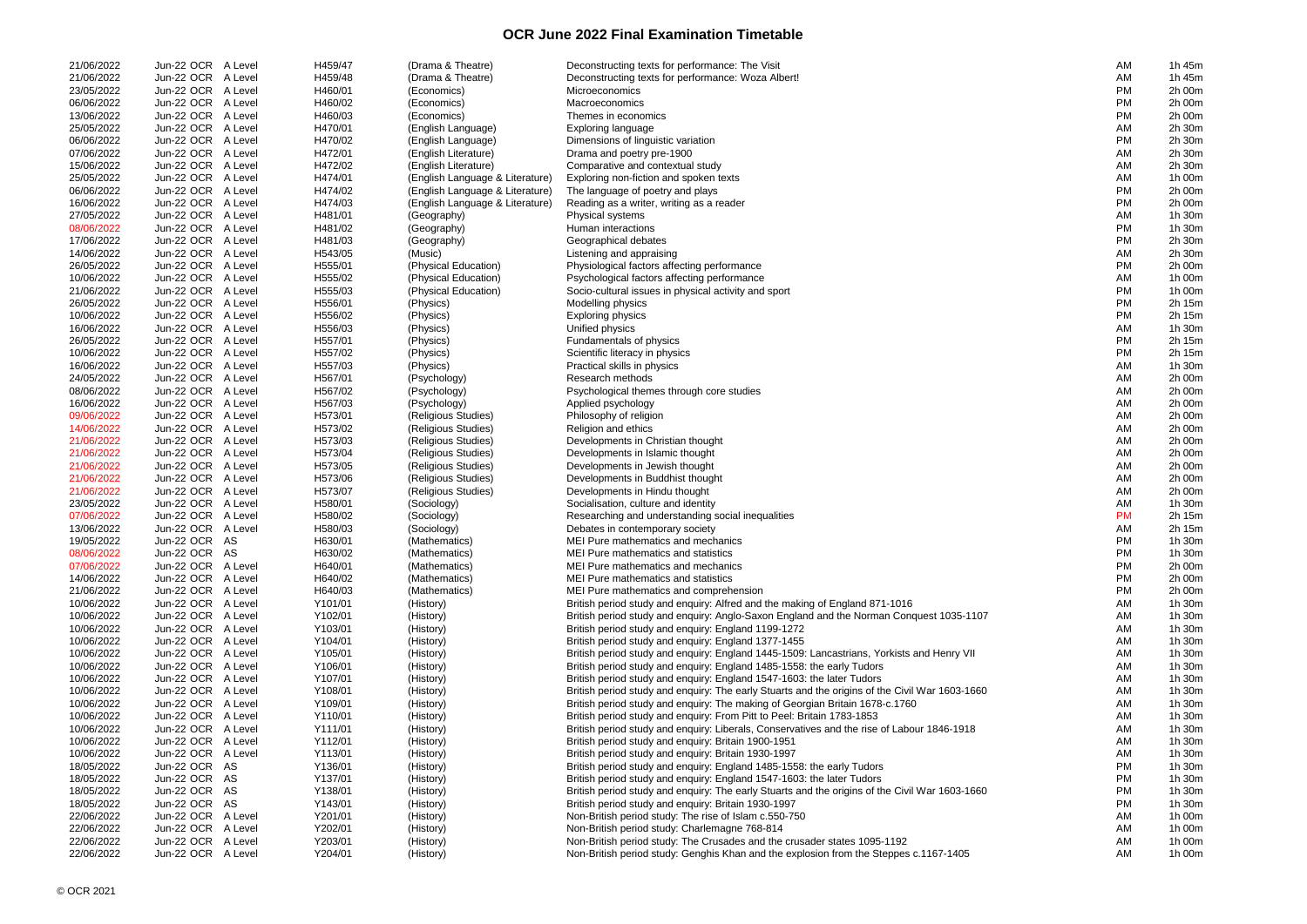| 22/06/2022 | Jun-22 OCR A Level | Y205/01 | (History)             | Non-British period study: Exploration, encounters and empire 1445-1570                                           | AM | 1h 00m |
|------------|--------------------|---------|-----------------------|------------------------------------------------------------------------------------------------------------------|----|--------|
| 22/06/2022 | Jun-22 OCR A Level | Y206/01 | (History)             | Non-British period study: Spain 1469-1556                                                                        | AM | 1h 00m |
| 22/06/2022 | Jun-22 OCR A Level | Y207/01 | (History)             | Non-British period study: The German reformation and the rule of Charles V 1500-1559                             | AM | 1h 00m |
| 22/06/2022 | Jun-22 OCR A Level | Y208/01 | (History)             | Non-British period study: Philip II 1556-1598                                                                    | AM | 1h 00m |
| 22/06/2022 | Jun-22 OCR A Level | Y209/01 | (History)             | Non-British period study: African Kingdoms c.1400-c.1800: four case studies                                      | AM | 1h 00m |
|            |                    |         |                       |                                                                                                                  |    |        |
| 22/06/2022 | Jun-22 OCR A Level | Y210/01 | (History)             | Non-British period study: Russia 1645-1741                                                                       | AM | 1h 00m |
| 22/06/2022 | Jun-22 OCR A Level | Y211/01 | (History)             | Non-British period study: The rise and decline of the Mughal Empire in India 1526-1739                           | AM | 1h 00m |
| 22/06/2022 | Jun-22 OCR A Level | Y212/01 | (History)             | Non-British period study: The American Revolution 1740-1796                                                      | AM | 1h 00m |
| 22/06/2022 | Jun-22 OCR A Level | Y213/01 | (History)             | Non-British period study: The French Revolution and the rule of Napoleon 1774-1815                               | AM | 1h 00m |
| 22/06/2022 | Jun-22 OCR A Level | Y214/01 | (History)             | Non-British period study: France 1814-1870                                                                       | AM | 1h 00m |
|            |                    |         |                       |                                                                                                                  |    |        |
| 22/06/2022 | Jun-22 OCR A Level | Y215/01 | (History)             | Non-British period study: Italy and unification 1789-1896                                                        | AM | 1h 00m |
| 22/06/2022 | Jun-22 OCR A Level | Y216/01 | (History)             | Non-British period study: The USA in the 19th century: Westward expansion and Civil War 1803-c.1890              | AM | 1h 00m |
| 22/06/2022 | Jun-22 OCR A Level | Y217/01 | (History)             | Non-British period study: Japan 1853-1937                                                                        | AM | 1h 00m |
| 22/06/2022 | Jun-22 OCR A Level | Y218/01 | (History)             | Non-British period study: International relations 1890-1941                                                      | AM | 1h 00m |
| 22/06/2022 | Jun-22 OCR A Level | Y219/01 | (History)             | Non-British period study: Russia 1894-1941                                                                       | AM | 1h 00m |
|            |                    |         |                       |                                                                                                                  |    |        |
| 22/06/2022 | Jun-22 OCR A Level | Y220/01 | (History)             | Non-British period study: Italy 1896-1943                                                                        | AM | 1h 00m |
| 22/06/2022 | Jun-22 OCR A Level | Y221/01 | (History)             | Non-British period study: Democracy and dictatorships in Germany 1919-1963                                       | AM | 1h 00m |
| 22/06/2022 | Jun-22 OCR A Level | Y222/01 | (History)             | Non-British period study: The Cold War in Asia 1945-1993                                                         | AM | 1h 00m |
| 22/06/2022 | Jun-22 OCR A Level | Y223/01 | (History)             | Non-British period study: The Cold War in Europe 1941-1995                                                       | AM | 1h 00m |
| 22/06/2022 | Jun-22 OCR A Level | Y224/01 | (History)             | Non-British period study: Apartheid and reconciliation: South African politics 1948-1999                         | AM | 1h 00m |
|            |                    |         |                       |                                                                                                                  |    |        |
| 06/06/2022 | Jun-22 OCR AS      | Y243/01 | (History)             | Non-British period study: The French Revolution and the rule of Napoleon 1774-1815                               | AM | 1h 30m |
| 06/06/2022 | Jun-22 OCR AS      | Y249/01 | (History)             | Non-British period study: Russia 1894-1941                                                                       | AM | 1h 30m |
| 06/06/2022 | Jun-22 OCR AS      | Y251/01 | (History)             | Non-British period study: Democracy and dictatorships in Germany 1919-1963                                       | AM | 1h 30m |
| 06/06/2022 | Jun-22 OCR AS      | Y252/01 | (History)             | Non-British period study: The Cold War in Asia 1945-1993                                                         | AM | 1h 30m |
| 06/06/2022 | Jun-22 OCR AS      | Y253/01 | (History)             | Non-British period study: The Cold War in Europe 1941-1995                                                       | AM | 1h 30m |
| 26/05/2022 | Jun-22 OCR A Level | Y301/01 |                       |                                                                                                                  | AM | 2h 30m |
|            |                    |         | (History)             | Thematic study and historical interpretations: The early Anglo-Saxons c.400-800                                  |    |        |
| 26/05/2022 | Jun-22 OCR A Level | Y302/01 | (History)             | Thematic study and historical interpretations: The Viking Age c.790-1066                                         | AM | 2h 30m |
| 26/05/2022 | Jun-22 OCR A Level | Y303/01 | (History)             | Thematic study and historical interpretations: English government and the church 1066-1216                       | AM | 2h 30m |
| 26/05/2022 | Jun-22 OCR A Level | Y304/01 | (History)             | Thematic study and historical interpretations: The church and medieval heresy c.1100-1437                        | AM | 2h 30m |
| 26/05/2022 | Jun-22 OCR A Level | Y305/01 | (History)             | Thematic study and historical interpretations: The Renaissance c.1400-c.1600                                     | AM | 2h 30m |
| 26/05/2022 | Jun-22 OCR A Level | Y306/01 | (History)             | Thematic study and historical interpretations: Rebellion and disorder under the Tudors 1485-1603                 | AM | 2h 30m |
| 26/05/2022 | Jun-22 OCR A Level |         |                       |                                                                                                                  |    |        |
|            |                    | Y307/01 | (History)             | Thematic study and historical interpretations: Tudor foreign policy 1485-1603                                    | AM | 2h 30m |
| 26/05/2022 | Jun-22 OCR A Level | Y308/01 | (History)             | Thematic study and historical interpretations: The Catholic Reformation 1492-1610                                | AM | 2h 30m |
| 26/05/2022 | Jun-22 OCR A Level | Y309/01 | (History)             | Thematic study and historical interpretations: The ascendency of the Ottoman Empire 1453-1606                    | AM | 2h 30m |
| 26/05/2022 | Jun-22 OCR A Level | Y310/01 | (History)             | Thematic study and historical interpretations: The development of the Nation State: France 1498-1610             | AM | 2h 30m |
| 26/05/2022 | Jun-22 OCR A Level | Y311/01 | (History)             | Thematic study and historical interpretations: The origins and growth of the British Empire 1558-1783            | AM | 2h 30m |
| 26/05/2022 | Jun-22 OCR A Level | Y312/01 |                       | Thematic study and historical interpretations: Popular culture and the witchcraze of the 16th and 17th centuries | AM | 2h 30m |
|            |                    |         | (History)             |                                                                                                                  |    |        |
| 26/05/2022 | Jun-22 OCR A Level | Y313/01 | (History)             | Thematic study and historical interpretations: The ascendency of France 1610-1715                                | AM | 2h 30m |
| 26/05/2022 | Jun-22 OCR A Level | Y314/01 | (History)             | Thematic study and historical interpretations: The challenge of German nationalism 1789-1919                     | AM | 2h 30m |
| 26/05/2022 | Jun-22 OCR A Level | Y315/01 | (History)             | Thematic study and historical interpretations: The changing nature of warfare 1792-1945                          | AM | 2h 30m |
| 26/05/2022 | Jun-22 OCR A Level | Y316/01 | (History)             | Thematic study and historical interpretations: Britain and Ireland 1791-1921                                     | AM | 2h 30m |
| 26/05/2022 | Jun-22 OCR A Level | Y317/01 | (History)             | Thematic study and historical interpretations: China and its rulers 1839-1989                                    | AM | 2h 30m |
|            |                    |         |                       |                                                                                                                  |    |        |
| 26/05/2022 | Jun-22 OCR A Level | Y318/01 | (History)             | Thematic study and historical interpretations: Russia and its rulers 1855-1964                                   | AM | 2h 30m |
| 26/05/2022 | Jun-22 OCR A Level | Y319/01 | (History)             | Thematic study and historical interpretations: Civil rights in the USA 1865-1992                                 | AM | 2h 30m |
| 26/05/2022 | Jun-22 OCR A Level | Y320/01 | (History)             | Thematic study and historical interpretations: From colonialism to independence: The British Empire 1857-1965    | AM | 2h 30m |
| 26/05/2022 | Jun-22 OCR A Level | Y321/01 | (History)             | Thematic study and historical interpretations: The Middle East 1908-2011: Ottomans to Arab Spring                | AM | 2h 30m |
| 16/05/2022 | Jun-22 OCR AS      | Y410/01 | (Further Mathematics) | MEI Core pure                                                                                                    | PM | 1h 15m |
| 23/05/2022 | Jun-22 OCR AS      | Y411/01 | (Further Mathematics) | <b>MEI Mechanics A</b>                                                                                           | PM | 1h 15m |
|            |                    |         |                       |                                                                                                                  |    |        |
| 15/06/2022 | Jun-22 OCR AS      | Y412/01 | (Further Mathematics) | <b>MEI Statistics A</b>                                                                                          | PM | 1h 15m |
| 26/05/2022 | Jun-22 OCR AS      | Y413/01 | (Further Mathematics) | MEI Modelling with algorithms                                                                                    | PM | 1h 15m |
| 17/06/2022 | Jun-22 OCR AS      | Y414/01 | (Further Mathematics) | <b>MEI Numerical methods</b>                                                                                     | PM | 1h 15m |
| 22/06/2022 | Jun-22 OCR AS      | Y415/01 | (Further Mathematics) | <b>MEI Mechanics B</b>                                                                                           | PM | 1h 15m |
| 17/06/2022 | Jun-22 OCR AS      | Y416/01 | (Further Mathematics) | <b>MEI Statistics B</b>                                                                                          | PM | 1h 15m |
| 25/05/2022 | Jun-22 OCR A Level | Y420/01 | (Further Mathematics) | MEI Core pure                                                                                                    | PM | 2h 40m |
|            |                    |         |                       |                                                                                                                  |    |        |
| 15/06/2022 | Jun-22 OCR A Level | Y421/01 | (Further Mathematics) | MEI Mechanics major                                                                                              | PM | 2h 15m |
| 17/06/2022 | Jun-22 OCR A Level | Y422/01 | (Further Mathematics) | <b>MEI Statistics major</b>                                                                                      | PM | 2h 15m |
| 15/06/2022 | Jun-22 OCR A Level | Y431/01 | (Further Mathematics) | MEI Mechanics minor                                                                                              | PM | 1h 15m |
| 17/06/2022 | Jun-22 OCR A Level | Y432/01 | (Further Mathematics) | <b>MEI Statistics minor</b>                                                                                      | PM | 1h 15m |
| 08/06/2022 | Jun-22 OCR A Level | Y433/01 | (Further Mathematics) | MEI Modelling with algorithms                                                                                    | PM | 1h 15m |
|            |                    |         |                       |                                                                                                                  |    |        |
| 22/06/2022 | Jun-22 OCR A Level | Y434/01 | (Further Mathematics) | <b>MEI Numerical methods</b>                                                                                     | PM | 1h 15m |
| 23/06/2022 | Jun-22 OCR A Level | Y435/01 | (Further Mathematics) | MEI Extra pure                                                                                                   | PM | 1h 15m |
| 27/06/2022 | Jun-22 OCR A Level | Y436/01 | (Further Mathematics) | MEI Further pure with technology                                                                                 | PM | 1h 45m |
| 16/05/2022 | Jun-22 OCR AS      | Y531/01 | (Further Mathematics) | Pure core                                                                                                        | PM | 1h 15m |
| 23/05/2022 | Jun-22 OCR AS      | Y532/01 | (Further Mathematics) | <b>Statistics</b>                                                                                                | PM | 1h 15m |
|            |                    |         |                       |                                                                                                                  |    |        |